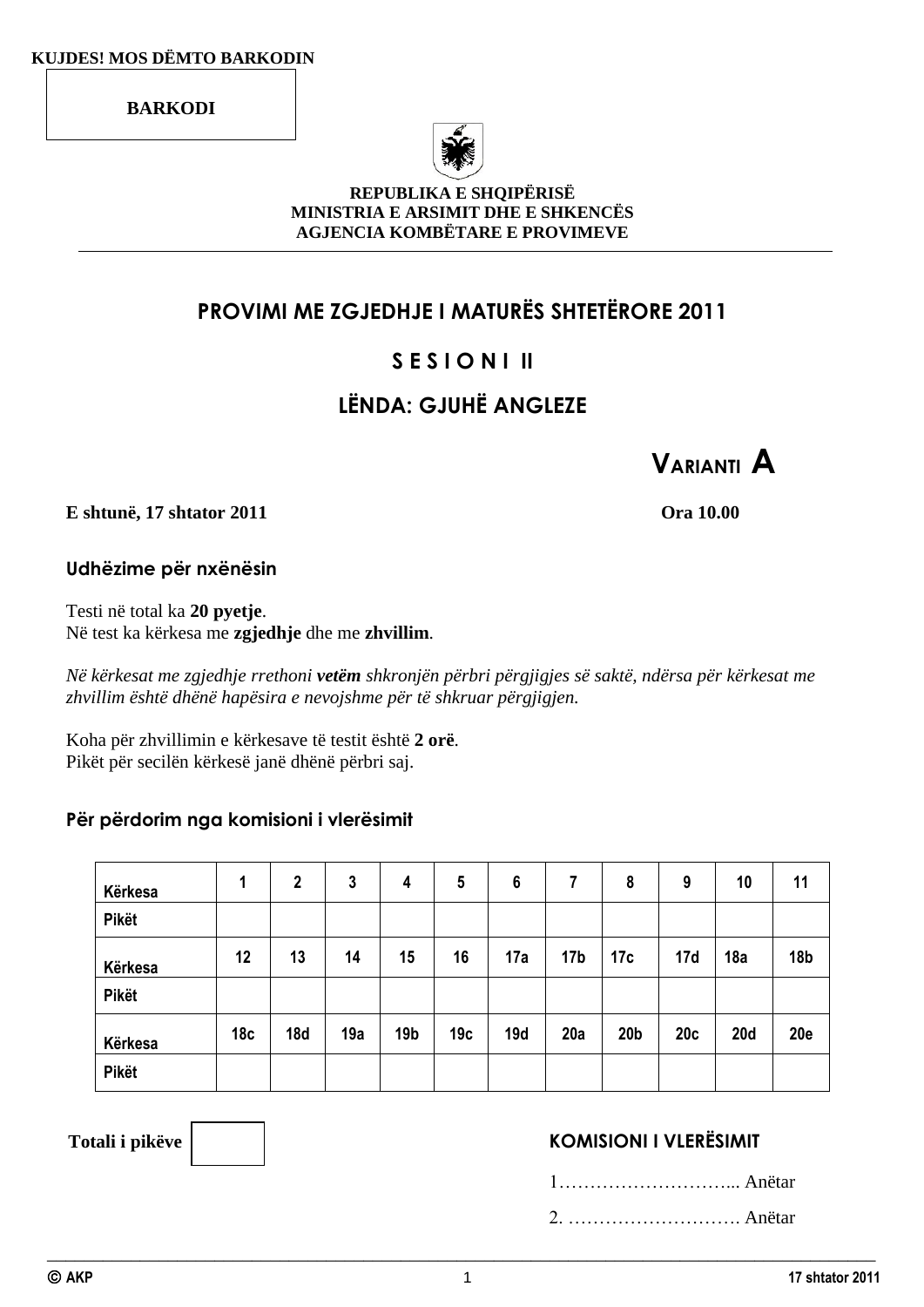## *Part 1 Reading Comprehension*

### *The Birthday Present*

Emily walked slowly across the room towards the door, and glimpsed herself in the mirror. She noticed a loose strand of white hair, and immediately pinned it back. She was not expecting any visitors today, but wanted to look her best just in case. She looked impassively at her pale, wrinkled face that eighty full years had changed so much. The single unopened envelope lay on the floor. She bent down painfully to pick it up, slowly tore it open and read the words inside, which had been written by her own frail and unsteady hand: "To Emily, with all my love on your 80<sup>th</sup> birthday". She clasped the card and held it close to her, struggling not to be overwhelmed by her loneliness.

She caught sight of a small child at the gate. It was a dark young gypsy girl, wearing a ragged dress of brown and red. Emily put the card on the table and went to the door. "Can I help you, young lady?" she enquired. "Do you want to buy some violets, ma'am?" she answered with a confidence beyond her years. "They are ever so nice." She held out a slender arm and Emily touched her hand. "I'll just go and get my purse." While Emily was away, the young girl's curiosity drew her into the front room. She looked at the old photographs on the walls, and then noticed the card on the table. She walked over to the table, read it, and then returned to the doorway to wait.

"Now, how much can I give you, young lady?" Emily asked. "It's your birthday, isn't it?" the young girl replied, holding out a bunch of violets. "You can have them for a birthday present. I'm sorry it's not very much, but it's all I've got. I've got to go now, but I'll come and see you again when we pass by."

"Thank you my dear, thank you so much"

As Emily held the violets in her trembling hands and watched the young gypsy girl running down the path, tears welled up in her eyes at the girl's warmth and human kindness. As she noticed the scent of the violets, it seemed to her that this small bunch of flowers was one of the finest presents she had ever received.

#### **Explanation of some new words:**

**strand**- a single thin piece of hair **frail**- thin and weak **ma'am**- short form of madam

#### **For questions below, choose the answer A, B, C or D, which you think fits best according to the text.**

- **1.** What did Emily notice of herself in the mirror? **1 point** 
	- A) a loose strand of cloth
	- B) a loose strand of hair
	- C) a wrinkle on her dress
	- D) nothing

#### **2.** Why did Emily want to look her best? **1 point**

- A) She was expecting someone.
- B) She was celebrating her birthday.
- C) She was going out somewhere.
- D) Just in case somebody would come at her home.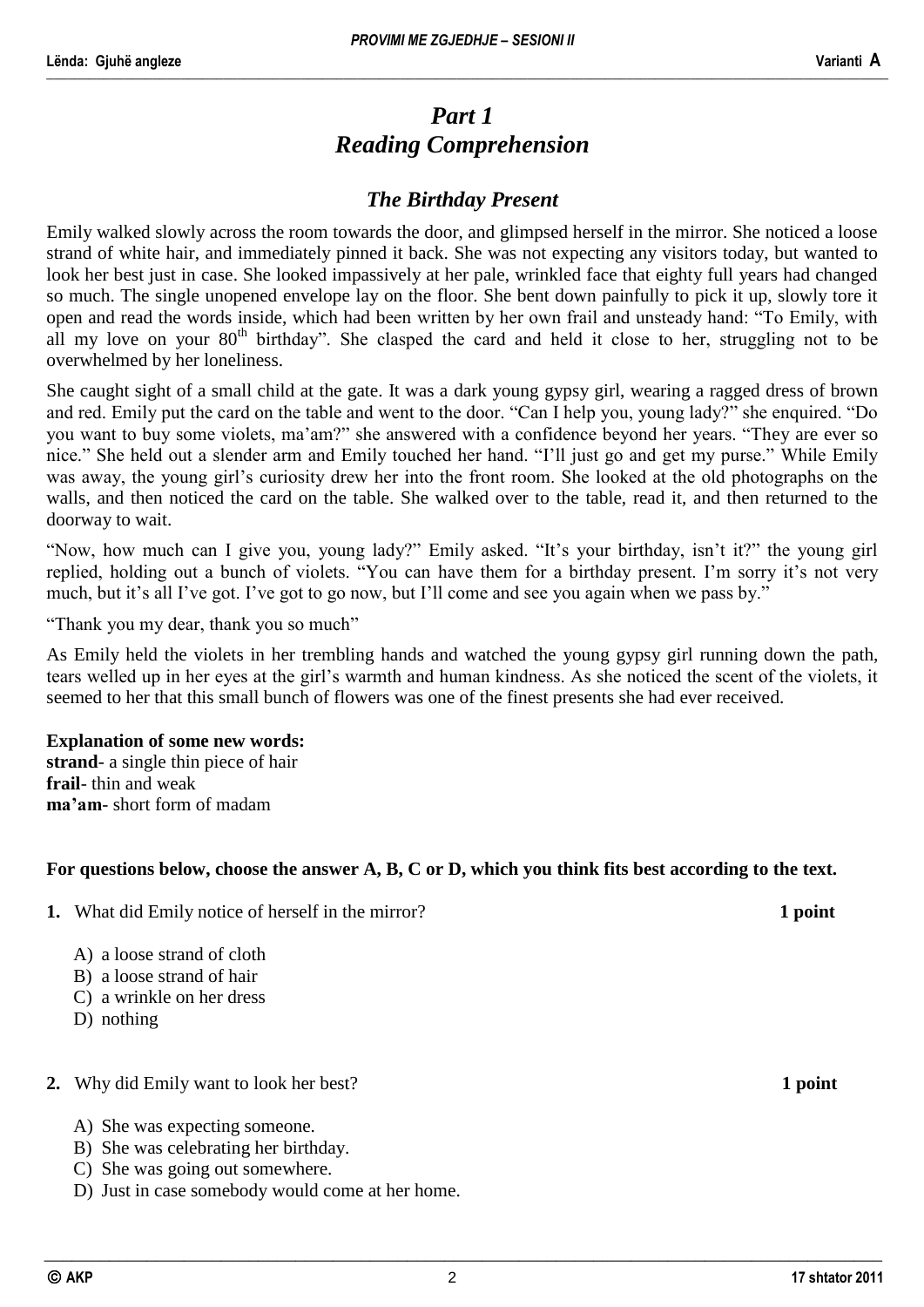- **3.** Emily was: **1 point** A) Eighty B) Eighty nine C) Seventy D) Ninety **4.** The envelope she found on the floor contained: **1 point** A) A bank statement B) Information about her son C) A birthday wish D) Nothing **5.** Who sent her the letter? **1 point** A) Her son. B) Her relatives. C) Not mentioned in the text. D) She sent the letter to herself. **Supply the information asked for the questions below.**
- **6.** Find the part of the sentence which shows that Emily was experiencing a strong emotional state of being alone. **1 point 7.** How had the years changed her appearance? **1 point --------------------------------------------------------------------------------------------------------------------------- 8.** Why did the young girl go to Emily's house? **1 point --------------------------------------------------------------------------------------------------------------------------- 9.** The young girl said: "I'll come and see you again when we pass by". Why did she say that? **1 point --------------------------------------------------------------------------------------------------------------------------- 10.** Why did Emily have tears in her eyes? **1 point ---------------------------------------------------------------------------------------------------------------------------**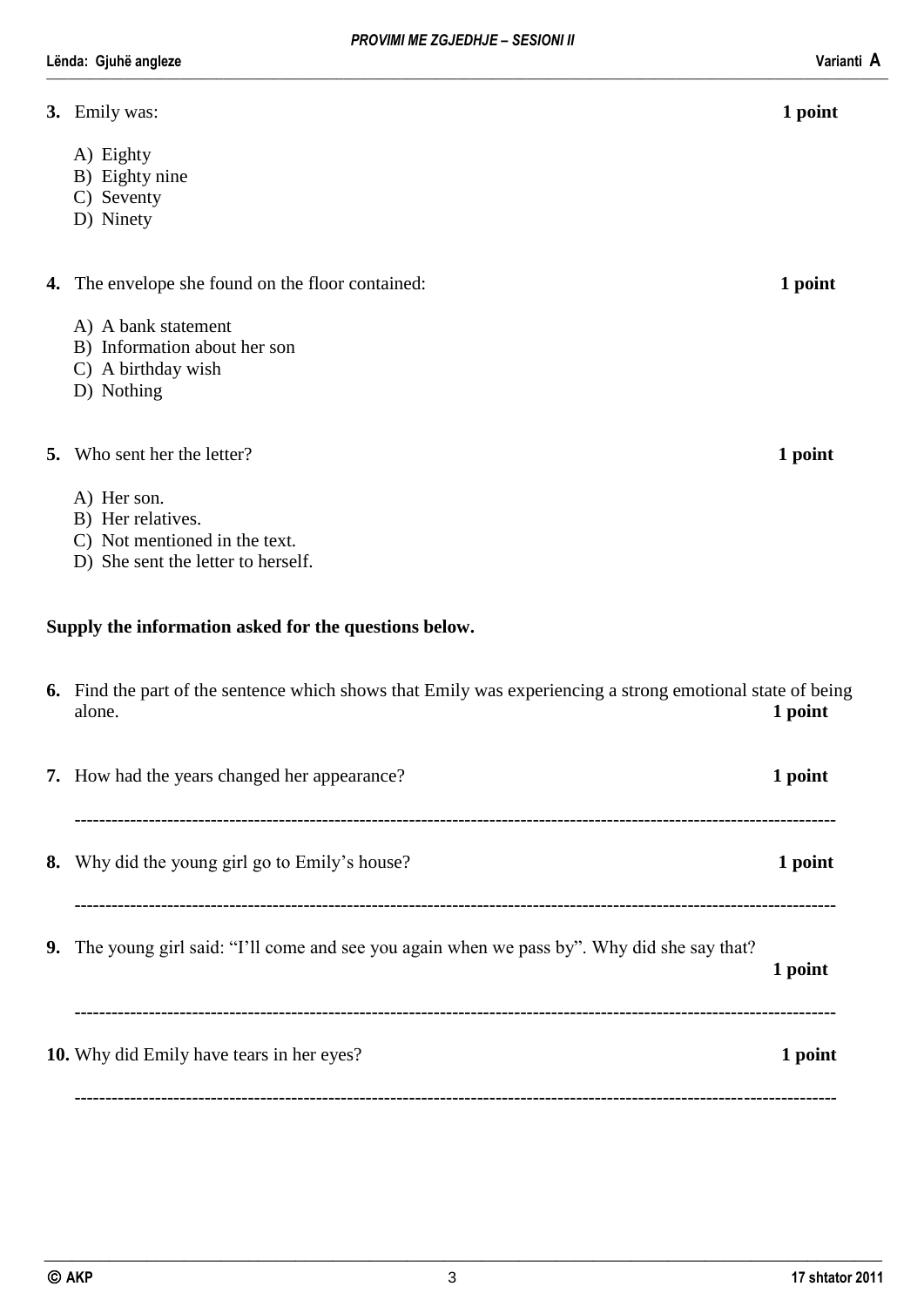## Part 2 **Use of Language (Grammar and Vocabulary)**

#### Circle the right alternatives that best complete the meaning of the sentences.

| 11. You -------- have seen Peter yesterday. He is abroad.                                                   | 1 point  |
|-------------------------------------------------------------------------------------------------------------|----------|
| $A)$ mustn't                                                                                                |          |
| B) needn't                                                                                                  |          |
| $C)$ can't                                                                                                  |          |
| D) shouldn't                                                                                                |          |
| 12. Now a new way in tooth cleaning, different in formula and effect, -------- in the special film-removing |          |
| dentifrice.                                                                                                 | 1 point  |
| A) embodies                                                                                                 |          |
| B) is embodied                                                                                              |          |
| C) had embodied                                                                                             |          |
| D) will be embodying                                                                                        |          |
| 13. I was always very good --------- English when I was at school.                                          | 1 point  |
| $A)$ in                                                                                                     |          |
| $B)$ at                                                                                                     |          |
| C) with                                                                                                     |          |
| $D)$ on                                                                                                     |          |
| 14. Anna and David broke ----------- a few weeks ago and are now living apart.                              | 1 point  |
| A) into                                                                                                     |          |
| B) out                                                                                                      |          |
| $C)$ up                                                                                                     |          |
| D) away                                                                                                     |          |
| 15. She spoke so fast that I couldn't understand --------- she was talking about.                           | 1 point  |
| A) which                                                                                                    |          |
| B) that                                                                                                     |          |
| $C)$ how                                                                                                    |          |
| D) what                                                                                                     |          |
| 16. Fill in the blanks with the correct form of the words in brackets.                                      | 7 points |

Ian Fleming is famous for writing the extremely 1) --------- (success) James Bonds novels, which are packed with 2) ----- (act) and adventure. But Fleming himself had quite an 3) ----- (adventure) life which has been recorded in several biographies.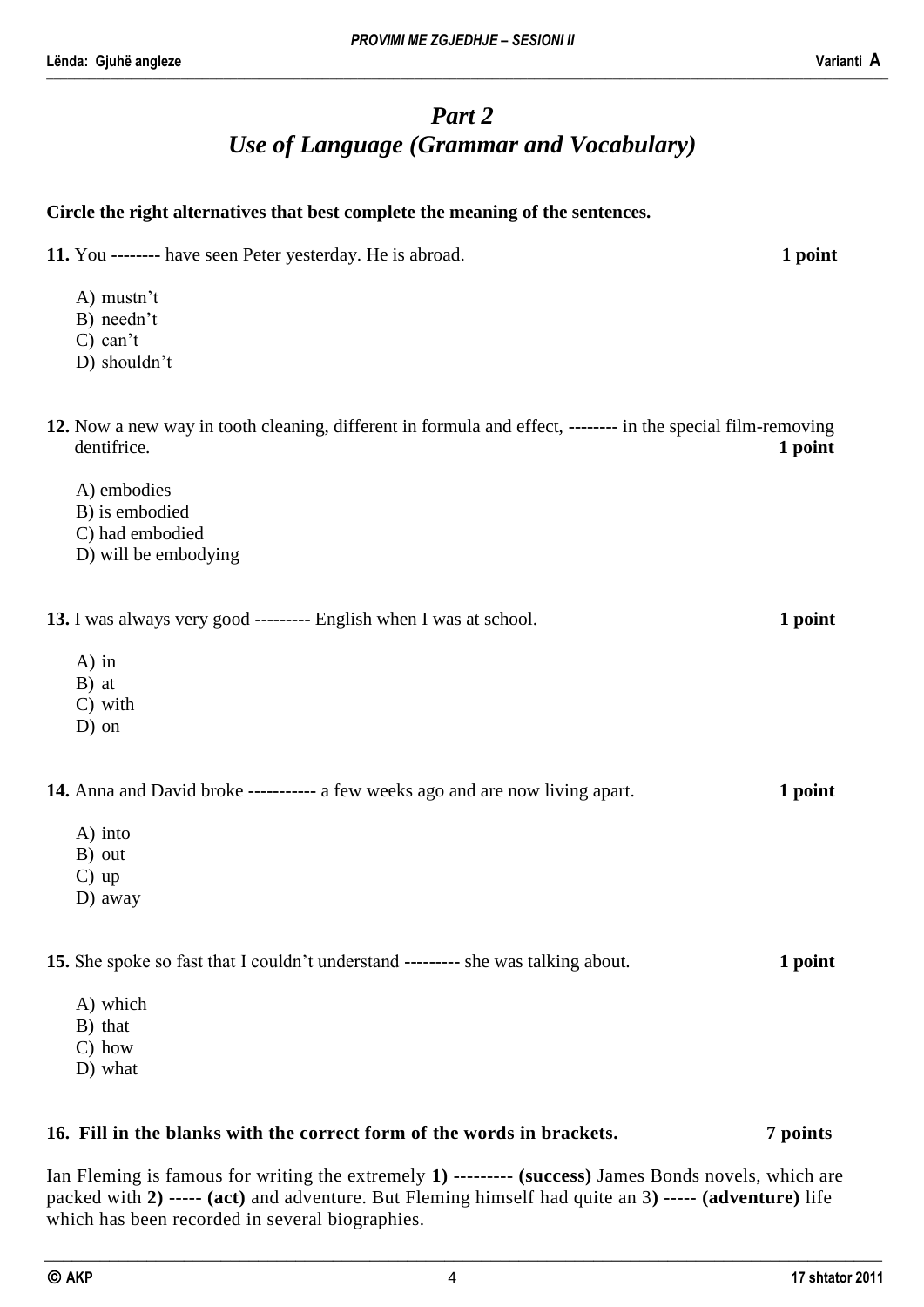He tried a career in banking but did not find it **4) ----- (interest)** enough. In May, 1939, he joined the intelligence service and carried out several **5) ----- (danger)** missions during the war. He planned clever operations and lived a life not unlike that of his famous hero, James Bond.

In 1952, he began to write a novel. Casino Royale was the first of the James Bond novels, all of which became **6) ----- (incredible)** popular. They reflected his **7) ----- (usual)** life and love of adventure. Fleming died in 1964 at the age of 56.

**Complete the second sentence so that it has a similar meaning to the first sentence using the word in bold (key word) given under each sentence.** *Do not use* **more than** *five* **words.** *Do not change* **the form of the key word***.*

| 17/a<br>That dark mask frightened him.                                            | 1 point |
|-----------------------------------------------------------------------------------|---------|
| <b>Scared</b><br>He -------------------------------- the dark mask.               |         |
| 17/b<br>The hotel is very close, so you should walk in instead of taking the bus. | 1 point |
| Were<br>If -------------------------------, I'd walk instead of taking the bus.   |         |
| 17/c<br>I don't find it difficult to get up early any more.                       | 1 point |
| <b>Used</b><br>I ---------------------------- up early.                           |         |
| 17/d<br>I wonder if you can lend me some money. The bank was closed.              | 1 point |
| <b>Mind</b><br>Would ------------------------ some money? The bank was closed.    |         |
| 18/a<br>Many people were delayed because of the storm.                            | 1 point |
| <b>Number</b><br>------------ were delayed by the storm.                          |         |
| 18/b<br>Snow has already closed the street.                                       | 1 point |
| <b>Been</b><br>This street --------------------------- because of snow.           |         |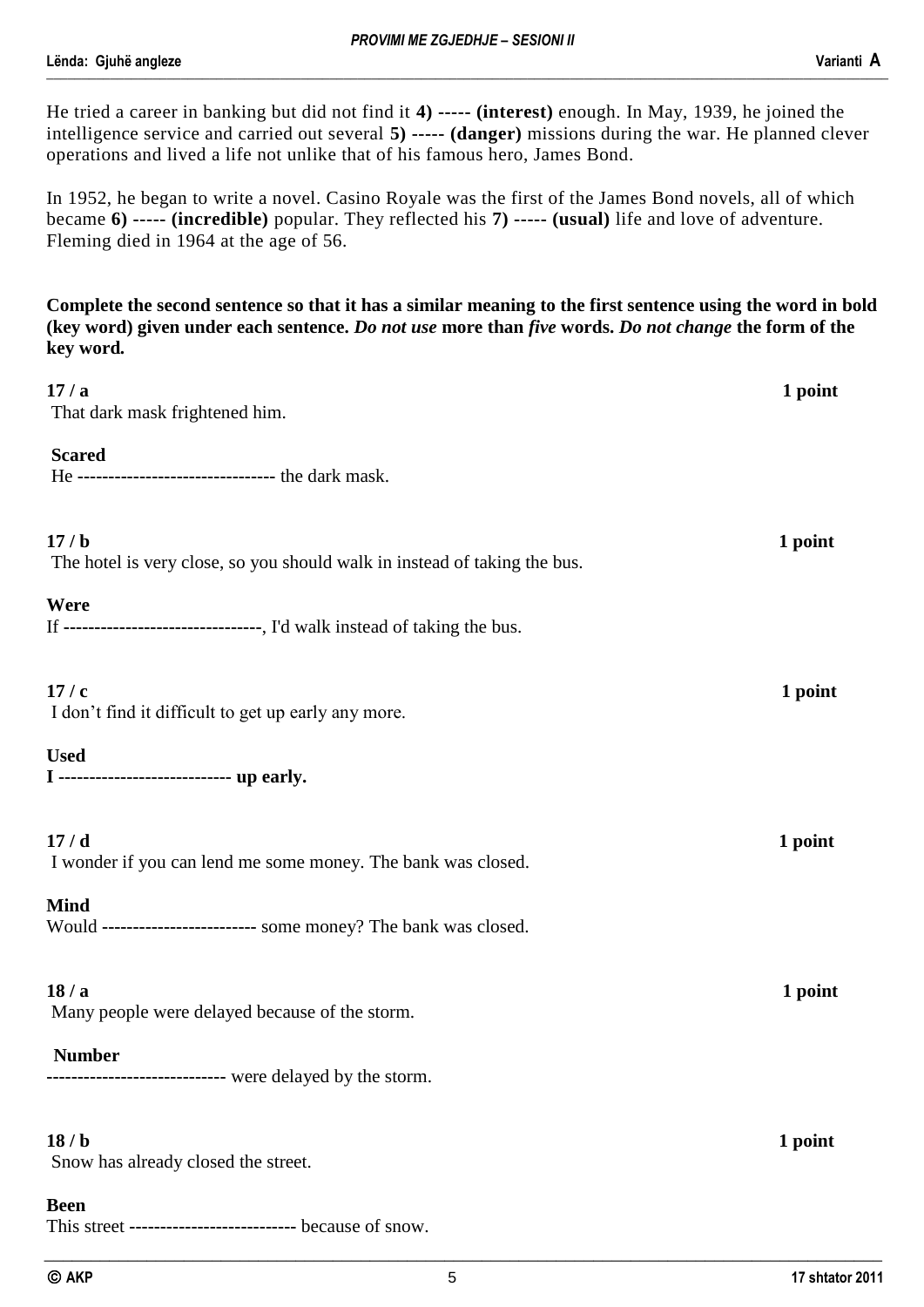| 18/c<br>It isn't necessary to buy expensive clothes.                              | 1 point |
|-----------------------------------------------------------------------------------|---------|
| <b>Have</b>                                                                       |         |
| 18/d<br>I bought this coat three years ago.                                       | 1 point |
| For                                                                               |         |
| 19/a<br>Hillary intends to buy a new car.                                         | 1 point |
| Is                                                                                |         |
| 19/b<br>"I do not mind which film we see." - I said.                              | 1 point |
| <b>Matter</b><br>I said that ------------------------------ me which film we saw. |         |
| 19/c<br>I'm sorry but I lost your magazine.                                       | 1 point |
| Losing<br>I'm -------------------------- your magazine.                           |         |
| 19/d<br>Why don't we play volleyball for a change?                                | 1 point |
| <b>About</b>                                                                      |         |

**----------------------------------** volleyball for a change?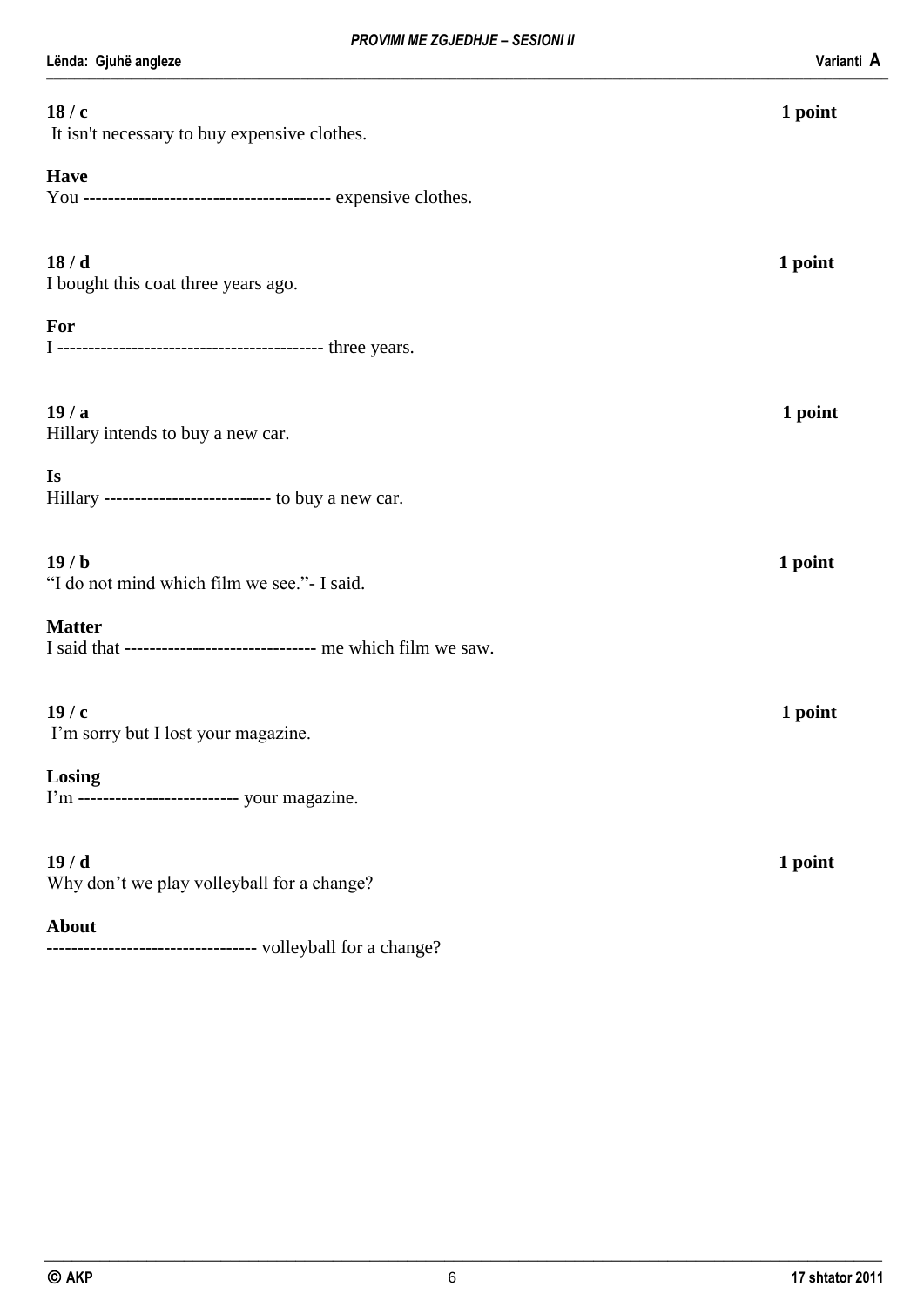## *Part 3 Writing*

**20. Instructions:** In this section, the student will be evaluated for the way he/she writes on a certain topic and the way he/she respects the following stages of a written piece:

- **1. The content** (if the central idea is supported with concrete detail);
- **2. The organization of the whole theme** (theme planned logically, giving the necessary stages with originality); sentence structure (sentences well constructed, unified and effective);
- **3. Vocabulary** (fresh, precise and idiomatic);
- **4. Grammar;**
- **5. Punctuation and spelling.**

**Choose one of the following topics given below and then write about it. 6 points**

#### **1. Describe an important social event that you took part in. (wedding, church party, sports event, etc.)**

- Background information (setting and characters)
- What happened there and how did you feel?
- **2. Your friend, Pamela, is having some problems with her parents. Read the rubric and write an email giving her advice. (120-150 words) Include:**
- Greetings and opening remarks
- Advice to improve her relationship with her parents
- Closing remarks

This is part of an email you received:

*Ever since I got bad marks in my exams, Mum and Dad have become really strict. They won't let me go out at weekends or let friends come around to the house. I just don't know what to do. Can you help me?* **(***Do not write* your real name in your email**)**

#### **3. Write a** *short article* **for a teen magazine about a celebrity who inspires you. (120-150 words) It could be an actor, singer, football player, etc that you admire. Include:**

- who the celebrity that inspires you is
- what he/she looks like
- why he/she inspires you
- what job he/she is famous for
- what his/her character is like

\_\_\_\_\_\_\_\_\_\_\_\_\_\_\_\_\_\_\_\_\_\_\_\_\_\_\_\_\_\_\_\_\_\_\_\_\_\_\_\_\_\_\_\_\_\_\_\_\_\_\_\_\_\_\_\_\_\_\_\_\_\_\_\_\_\_\_\_\_\_\_\_\_\_\_\_\_\_\_\_\_\_\_\_\_\_\_\_\_\_